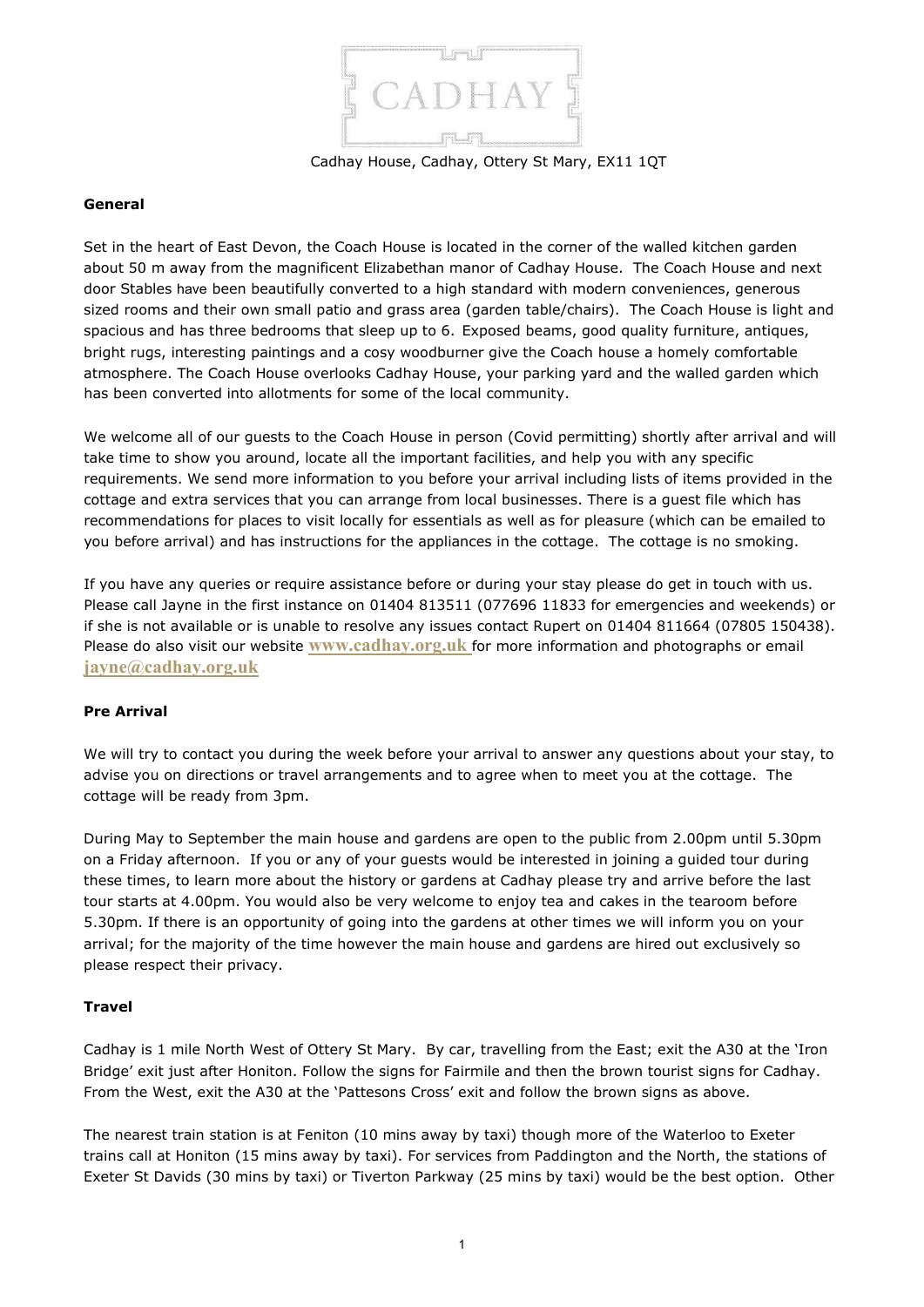than St Davids it would be advisable to book a taxi before the start of your journey due to the rural situation of the stations. For details of local taxi companies please ask for our guest information document or call us on 01404 813511. Peak taxis 01395 513322 have a specially adapted vehicle.

The nearest coach station is in Exeter from which there is a regular bus service to the centre of Ottery St Mary (4 or 4a) or taxis. From Ottery it is a 15 minute walk to Cadhay or 5 minute taxi ride.



# **Arrival and Car Parking**

Once leaving the Ottery/Fairmile road, proceed up the front drive along the Lime Avenue, the Coach House is at the end of the drive directly in front of you. Please park any where in the yard immediately to the right of the cottage. If you find that you arrive via the back drive (most sat nav's bring people this way), go past the Linhay (open fronted barn) and turn right into the yard to park next to the Coach house on your right. There are no parking bays but there is plenty of room for all your guest's cars.

We may come to greet you on arrival (Covid permitting) or will leave the key in an agreed place. As traffic can make journey times difficult to predict you could call us (07805150438 Rupert or 07769611833 Jayne) when you are about 10 minutes away. If you are severely delayed during your journey we would appreciate a call earlier with a new estimated arrival time.

If we are open to the public then please do come to the tearoom and ask for Rupert. To get to the tearooms walk on past the cottages and follow the tickets/entrance signs. This is a flat, stone cobbled drive, leading to a firm gravel path so if you need assistance please do ring us or ask for help from the staff on site.

### **Ground Floor**

# **Hall**

Originally the tack room with wooden panelling and saddle racks, the floor is tiled. The front door is reached from the yard via the stone cobbled drive (flat but a little uneven) then along a short slate path.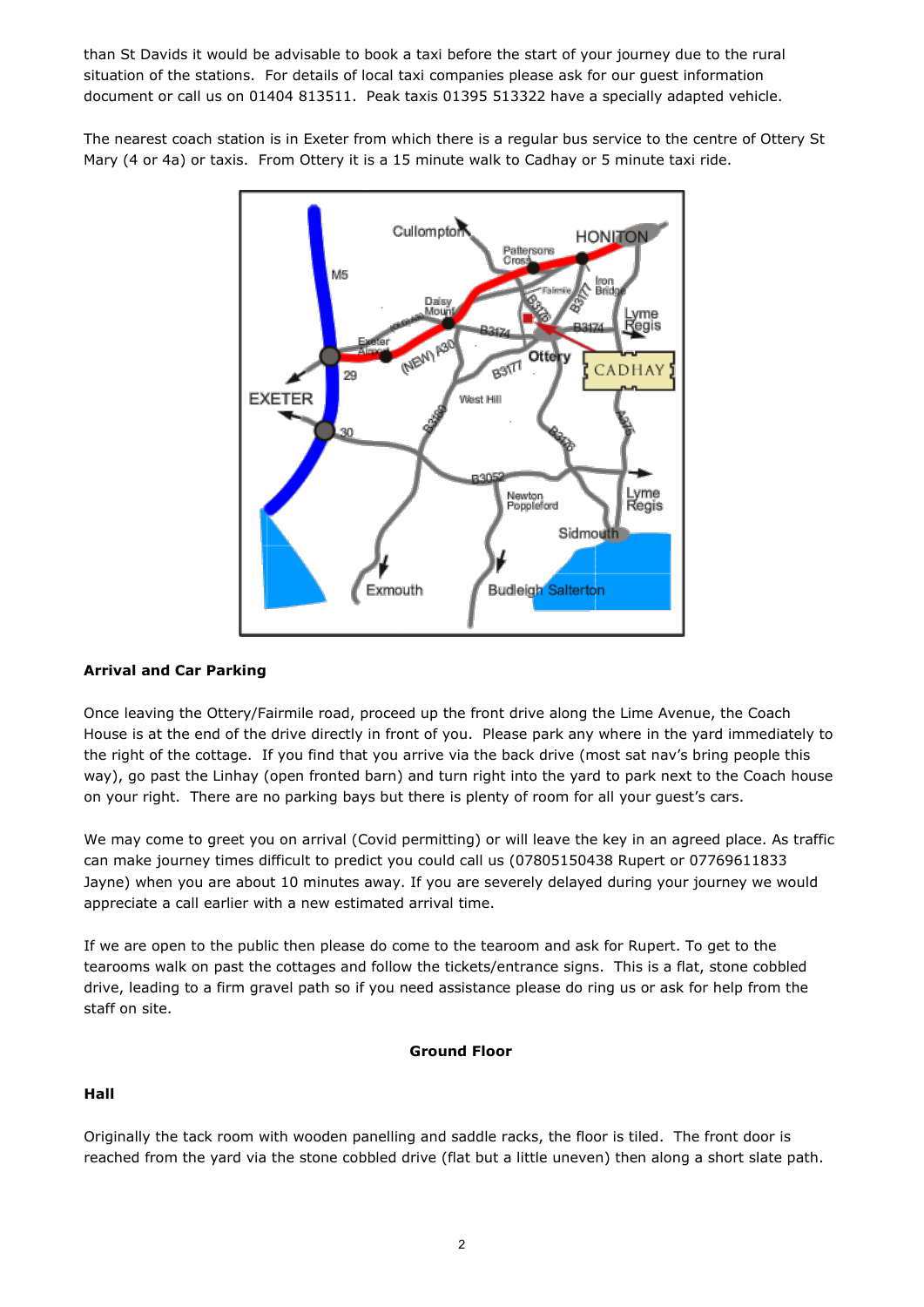There is one slate step (11cm h x 108cm w x 58cm d) then a wooden step on the threshold (6cm h x 108cm w x 10cm d). There is an automatic outside light above the front door.

Across the hall, opposite the entrance, a door of 79cm w opens into the downstairs toilet. The toilet and sink are of standard height. There is a hairdryer, airer, iron and ironing board available for your use.

All rooms have a combination of ceiling lights, standard lamps and table lamps. Most are switched on at the wall by the door (including some of the standard and table lamps).

# **Living room**

Entered from the front hall (or from the kitchen) this huge, bright room has a two 3 person settees, 3 large armchairs, a leather desk chair, bureau, woodburner, TV, DVD, music system and 2 small tables. There are floor to ceiling windows along one side with double French doors opening on to the front lawn (wooden step down 18cm h). The flooring is seagrass with large Persian rugs then changing to ceramic tiles when you enter the kitchen (small door bar) through double opening wooden doors.

# **Kitchen/Dining room**

This spacious fitted kitchen has a table with 8 chairs, dishwasher, washing machine, tumble drier, fridge, freezer, microwave, toaster, 1.5 sink/drainer, blue tooth radio/speaker and electric cooker (all standard height). There are no wall cupboards so all crockery, cutlery and kitchen equipment are accessible from floor cupboards. There are double French doors (wooden threshold 8cm h), then 4 steps up (14cm h x 87cm w x 30cm d, top one 86cm d) to the car park yard. The yard has a concrete surface mostly flat but with some small sloped or uneven sections, there is an outside light above the back door and a retractable washing line across the yard.

Cadhay has its own supply of spring water from the estate. The tap in the kitchen sink has a UV filter attached for drinking water which we would advise for elderly or young children (there is a green light switch to show when this is on) but please run for 1 minute first. The cottage uses a septic tank so we would appreciate when using the sinks and drains that fat and other chemicals could be kept to a minimum and bathroom bins used for nappies etc.

The hot water is on constantly from our biomass boiler as is the heating which will cut in and out to keep the cottage cosy.

There is a second door (2.5cm h wooden strip, 88cm w doorway) opening into our working greenhouse which you are welcome to visit. Please do be aware that there are sometimes hosepipes in use which cross the walkway and occasionally wet patches. To exit the greenhouse into the walled kitchen garden you can use the main sliding door (107cm w, with metal bar 2cm h) to the left (avoiding steps) or turn to the right and ascend 3 steps (18cm h x 98cm w x 31cm d) to the green house's rear door (10cm h x 68cm w x 10cm d). There is a small patio here with tables and chairs overlooking the allotments in the walled kitchen garden. There is a brick built barbecue straight ahead which you are welcome to use with your own charcoal (please clean after).

# **Upstairs**

Once inside the front door there are 13 stairs (19cm h x 80cm w x 25cm d) to the first floor which are carpeted and have a handrail. There is a stair gate (with fitting instructions) located in the airing cupboard at the top of the stairs should you require one; there are attachments by the top step.

All bedrooms upstairs are carpeted with small rugs and have bedside lamps, central ceiling lights/spotlights and other occasional lamps. All have a minimum of one window overlooking the house,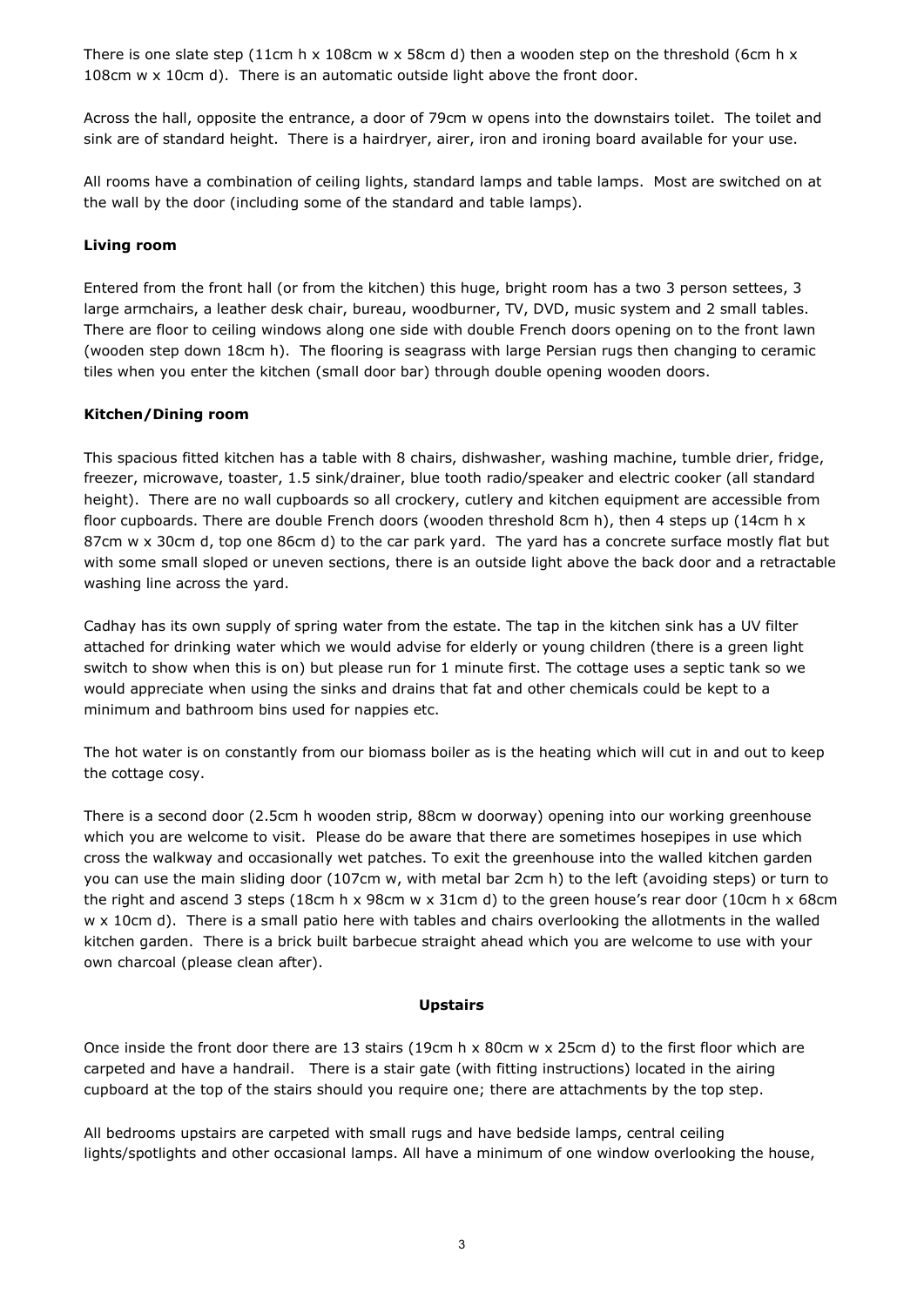kitchen garden, or farm buildings. All bed linen is provided, pillows and duvets are non – feather and beds are of a standard height. The beds will be made before your arrival.

The bathrooms have lino type flooring and ceiling lights. Sinks and toilets are of standard height and baths 54cm h. Each guest is provided with one bath and one hand towel plus there is bath mat for every bathroom and a non-slip mat. The heated towel rails can be switched on and off at a socket on the opposite bedroom wall

## **Twin room**

To the right of the stairs (door 72cm w) this beamed twin room has a large built in wardrobe, chest of drawers, large upright armchair and dressing table. The en suite (door 64cm w) has a bath, sink, toilet and separate shower (63cm w).

## **Double room**

Straight ahead at the end of the corridor (door 71cm w) this cosy room has beams, a 5' bed with chest of drawers, bedside tables, chair and limited hanging space. The en-suite (door 71cm w) has a bath, toilet and sink.

## **Master bedroom**

To the left at the end of the corridor (72cm w door) this large double aspect room has a 6' zip link bed which can be made up as a superking double or 2 single beds. We will ask you how you would prefer this to be made up when we contact you before arrival. There is a large built in wardrobe, rocking chair, chest of drawers with mirror and bedside tables. The en-suite (64cm w door) has a bath, sink, toilet and separate shower (61cm w door).

### **Gardens**

The walled kitchen garden is divided into approx 20 allotments surrounded by mown grass with various fruit trees. You are welcome to use this garden during your stay and to watch the allotment holders tending their plots. The mown field opposite the front of Cadhay House (used as a car park on a Friday afternoon) is available for children to play in. At certain times of the year this is used for grazing sheep however so please use the kitchen walled garden at these times.

From time to time Cadhay House is vacant and you will have access to these magnificent 3 acre gardens. Please do ask if you would like a plan of the gardens. There are a variety of surfaces including gravel, stone cobbles, limestone slabs and grass some of which are easier than others to walk or push wheelchairs on but most areas of the garden will be accessible to all. There are large lawns, grand trees, beautiful herbaceous borders, ½ acre of medieval ponds (unfenced so please beware especially with young children by these or our stream), glorious climbing plants, roses, shrubs and numerous interesting plants. There are garden benches and a few garden tables dotted all around the garden.

There are several lovely local walks, for which there is a footpath map in the guest information in the kitchen

# **Additional Information**

Well behaved dogs (1 to 2) are welcome in the Coach house (£20 each) but please discuss with us before your arrival. Please keep dogs off the furniture, if possible keep them to the ground floor and clean up excessive fur. Most importantly keep your dog on a lead in the gardens and clean up after them.